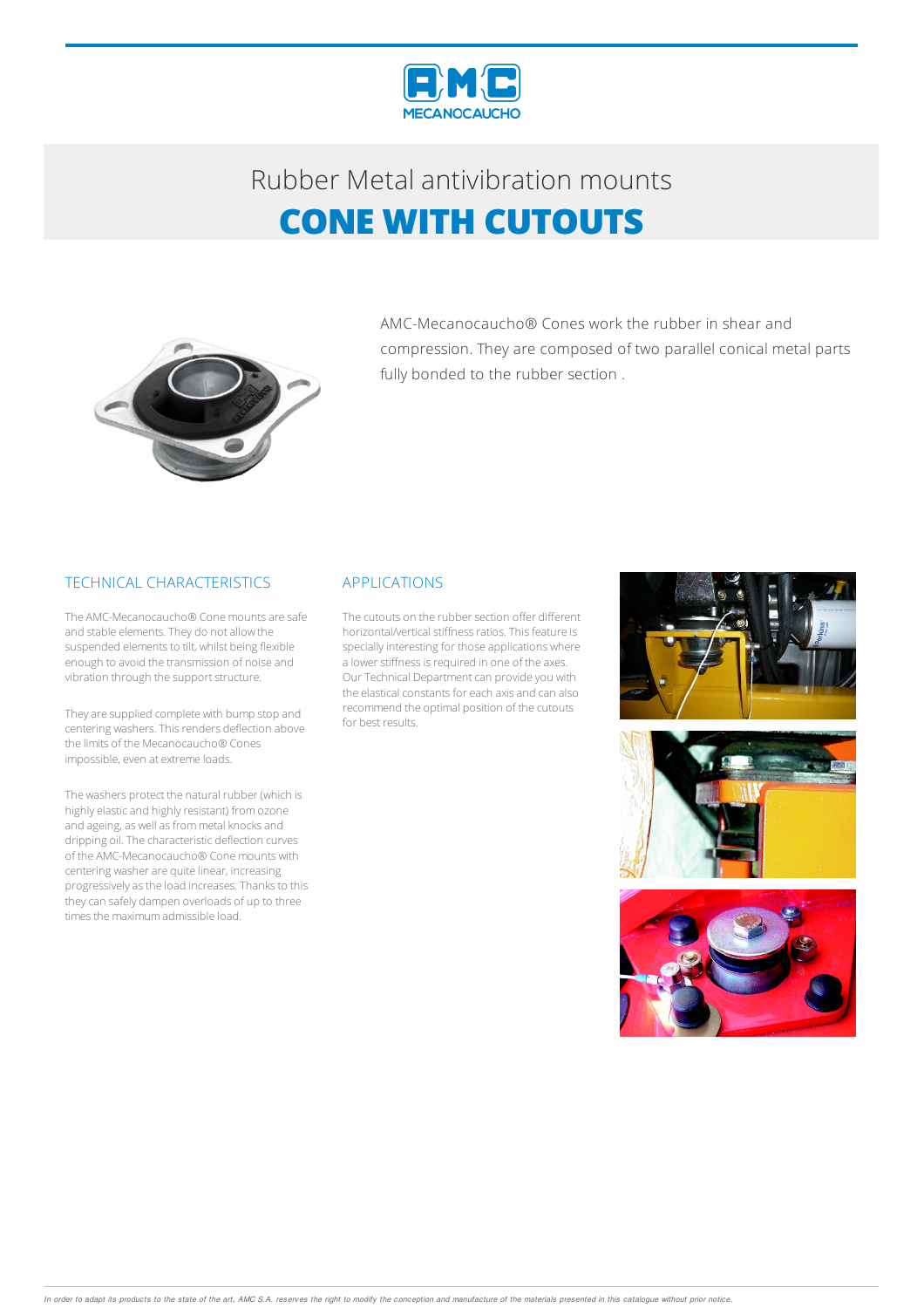

## Rubber Metalantivibration mounts **CONE WITH CUTOUTS**

#### DRAWINGS









#### DIMENSIONS

| <b>Type</b> | $\underset{\left(\mathrm{gr}\right)}{\mathsf{Weight}}% \underset{\left(\mathrm{gr}\right)}{\mathsf{Weight}}% \underset{\left(\mathrm{gr}\right)}{\mathsf{Matrix}}% \underset{\left(\mathrm{gr}\right)}{\mathsf{Matrix}}% \underset{\left(\mathrm{gr}\right)}{\mathsf{Matrix}}% \underset{\left(\mathrm{gr}\right)}{\mathsf{Matrix}}% \underset{\left(\mathrm{gr}\right)}{\mathsf{Matrix}}% \underset{\left(\mathrm{gr}\right)}{\mathsf{Matrix}}% \underset{\left(\mathrm{gr}\right)}{\mathsf{Matrix}}% \underset{\left(\mathrm{gr}\right)}{\mathsf{Matrix}}% \underset{\left(\mathrm{gr}\right)}{\mathsf{Matrix}}% \underset{\left(\mathrm{gr}\right$ | $\mathsf{Load}$<br>$(\mathsf{kg.})$ | <b>Shore</b> | Code   |
|-------------|-------------------------------------------------------------------------------------------------------------------------------------------------------------------------------------------------------------------------------------------------------------------------------------------------------------------------------------------------------------------------------------------------------------------------------------------------------------------------------------------------------------------------------------------------------------------------------------------------------------------------------------------------------|-------------------------------------|--------------|--------|
| 00          | 126                                                                                                                                                                                                                                                                                                                                                                                                                                                                                                                                                                                                                                                   | 25                                  | 45 Sh        | 137007 |
|             |                                                                                                                                                                                                                                                                                                                                                                                                                                                                                                                                                                                                                                                       | 50                                  | 60 Sh        | 137008 |
|             |                                                                                                                                                                                                                                                                                                                                                                                                                                                                                                                                                                                                                                                       | 75                                  | 70 Sh        | 137009 |
| 10          | 406                                                                                                                                                                                                                                                                                                                                                                                                                                                                                                                                                                                                                                                   | 75                                  | 45 Sh        | 137001 |
|             |                                                                                                                                                                                                                                                                                                                                                                                                                                                                                                                                                                                                                                                       | 140                                 | 60 Sh        | 137002 |
|             |                                                                                                                                                                                                                                                                                                                                                                                                                                                                                                                                                                                                                                                       | 210                                 | 70 Sh        | 137003 |
| 12          | 407                                                                                                                                                                                                                                                                                                                                                                                                                                                                                                                                                                                                                                                   | 80                                  | 45 Sh        | 137914 |
|             |                                                                                                                                                                                                                                                                                                                                                                                                                                                                                                                                                                                                                                                       | 120                                 | 55 Sh        | 137916 |
|             |                                                                                                                                                                                                                                                                                                                                                                                                                                                                                                                                                                                                                                                       | 200                                 | 70 Sh        | 137918 |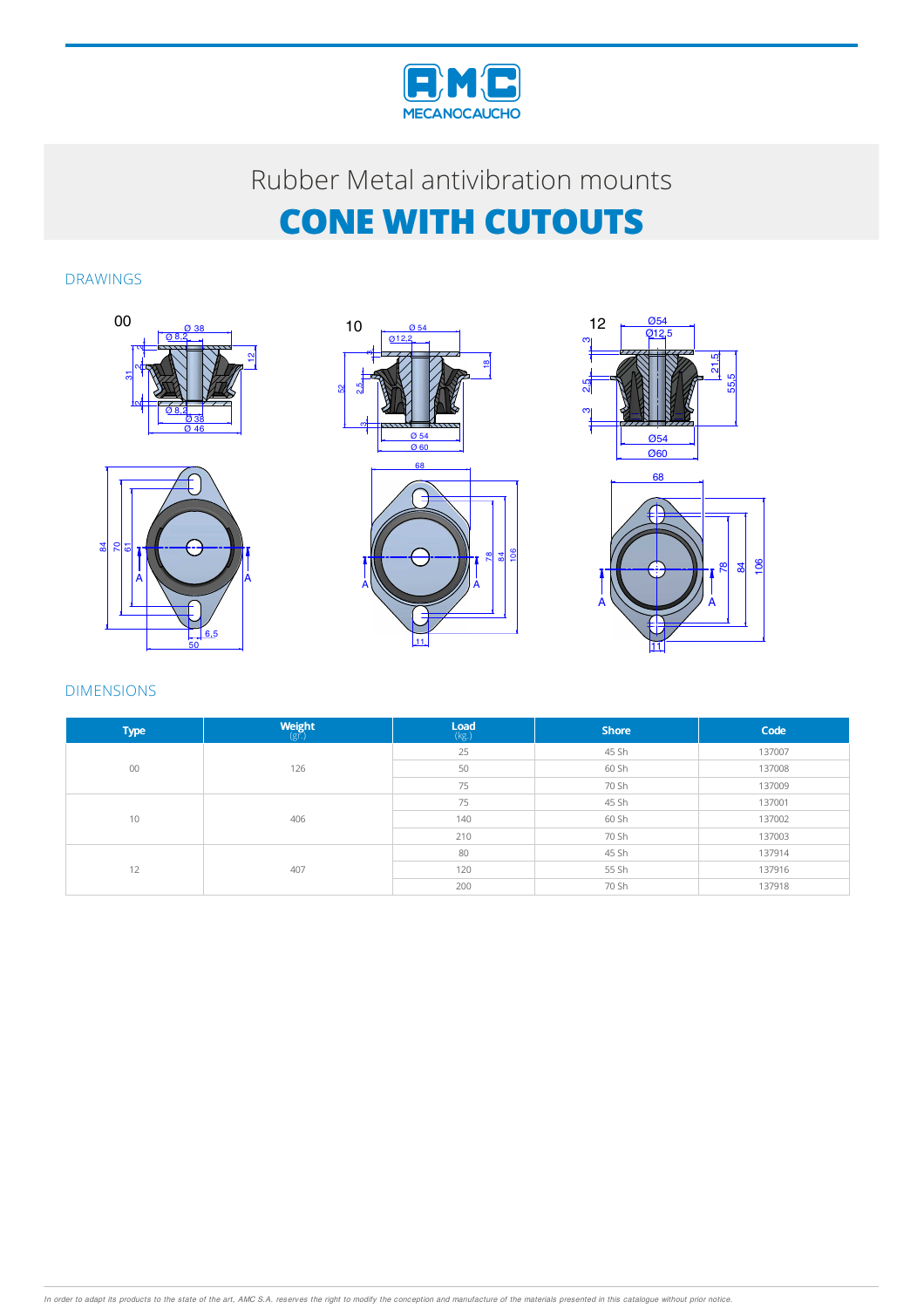

# Rubber Metalantivibration mounts **CONE WITH CUTOUTS**

### DRAWINGS







### DIMENSIONS

| <b>Type</b> | $\underset{\left(\mathbb{S} \Gamma\right)}{\text{Weight}}$ | $\underset{(\text{kg.})}{\text{Load}}$ | <b>Shore</b> | Code   |
|-------------|------------------------------------------------------------|----------------------------------------|--------------|--------|
| 20          | 554                                                        | 120                                    | 45 Sh        | 137031 |
|             |                                                            | 200                                    | 60 Sh        | 137034 |
|             |                                                            | 330                                    | 70 Sh        | 137039 |
| 30          | 1167                                                       | 140                                    | 40 Sh        | 137041 |
|             |                                                            | 190                                    | 50 Sh        | 137043 |
|             |                                                            | 300                                    | 60 Sh        | 137042 |
|             |                                                            | 370                                    | 70 Sh        | 137044 |
| 35          | 1328                                                       | 200                                    | 45 Sh        | 137065 |
|             |                                                            | 450                                    | 60 Sh        | 137067 |
|             |                                                            | 760                                    | 70 Sh        | 137068 |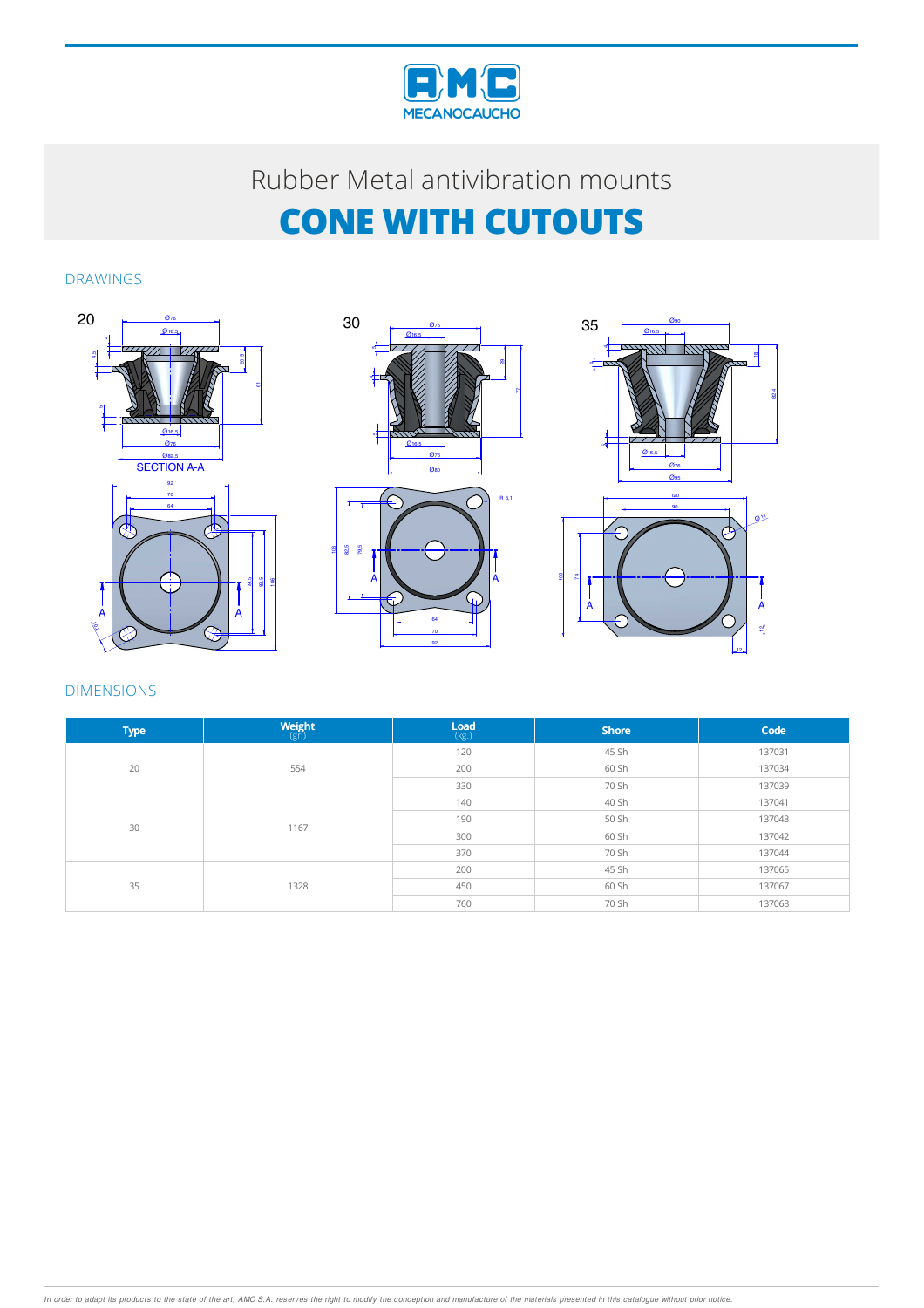

## Rubber Metal antivibration mounts **CONE WITH CUTOUTS**

### DRAWINGS







#### DIMENSIONS

| <b>Type</b> | <b>Weight</b><br>$(g\bar{r})$ | $\mathsf{Load}$<br>$(\mathsf{kg.})$ | <b>Shore</b> | Code   |
|-------------|-------------------------------|-------------------------------------|--------------|--------|
| 38          | 1438                          | 300                                 | 40 Sh        | 137961 |
|             |                               | 400                                 | 50 Sh        | 137962 |
|             |                               | 650                                 | 60 Sh        | 137963 |
| 120 NP      | 6890                          | 440                                 | 45 Sh        | 137871 |
|             |                               | 720                                 | 55 Sh        | 137872 |